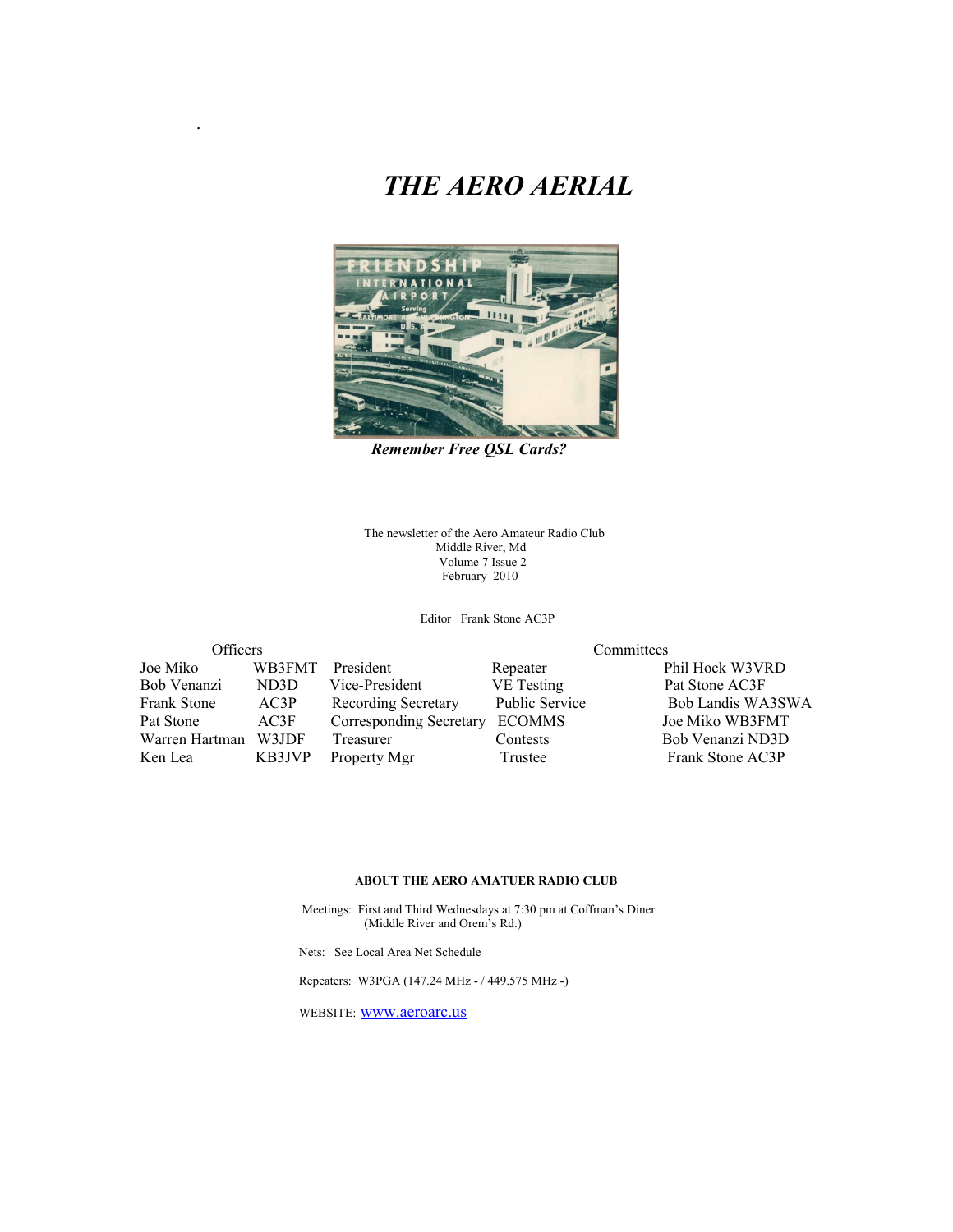#### **Net Reports**

2 Meter Net: WB3FMT(NCS) KA3SNY KB3PGN W3VRD W3JEH 70 Cm: WB3FMT (NCS) AC3P KB3JVP KA3SNY 10 Meters: WB3FMT (NCS) K3ROJ AC3P WA3TAD

#### **LOCAL AREA NETS**

| Day        | Time              | <b>Frequency (MHz) NET NAME</b> |                                  |  |
|------------|-------------------|---------------------------------|----------------------------------|--|
| Daily      | $9 - 10$ am       | 147.03                          | <b>ORIOLE</b> Net                |  |
| Daily      | $5:30 - 6$ pm     | 3.820                           | Maryland Emergency Phone Net     |  |
| Daily      | $6:30 - 7$ pm     | 146.670                         | <b>Baltimore Traffic Net</b>     |  |
| Daily      | 7 pm and 10 pm    | 3.643                           | Maryland/DC/Delaware Traffic Net |  |
| $1st$ Tues | $7:30 \text{ pm}$ | 145.330                         | <b>Baltimore ARES Net</b>        |  |
| $2nd$ Tues | $7:30 \text{ pm}$ | 146.670                         | Baltimore County RACES Net       |  |
| $2nd$ Wed. | 8 pm              | 28.445                          | <b>AERO ARC Net</b>              |  |
| $4th$ Wed  | 8 pm              | 147.240                         | <b>AERO ARC Net</b>              |  |
| $5th$ Wed. | 8 pm              | 449.575                         | <b>AERO ARC Net</b>              |  |

# **Station Activities**

**KB3JVP** is sporting a new HT. **WA3TAD** was heard on SKN. **K3ROJ** and **ND3D** were **"**pounding brass" during the North American QSO Party. Belated Happy Birthday to **W3JDF.** Congratulations to  $\mathbf{AC3F}$  and  $\mathbf{AC3P}$  on their  $40^{\text{th}}$ .



## **MEPN Schedule Change**

The Maryland Emergency Phone Net has moved their operation to 17:30 to 18:30 local time to adjust for winter propagation on 75 meters. The operating frequency remains at 3820 kilohertz.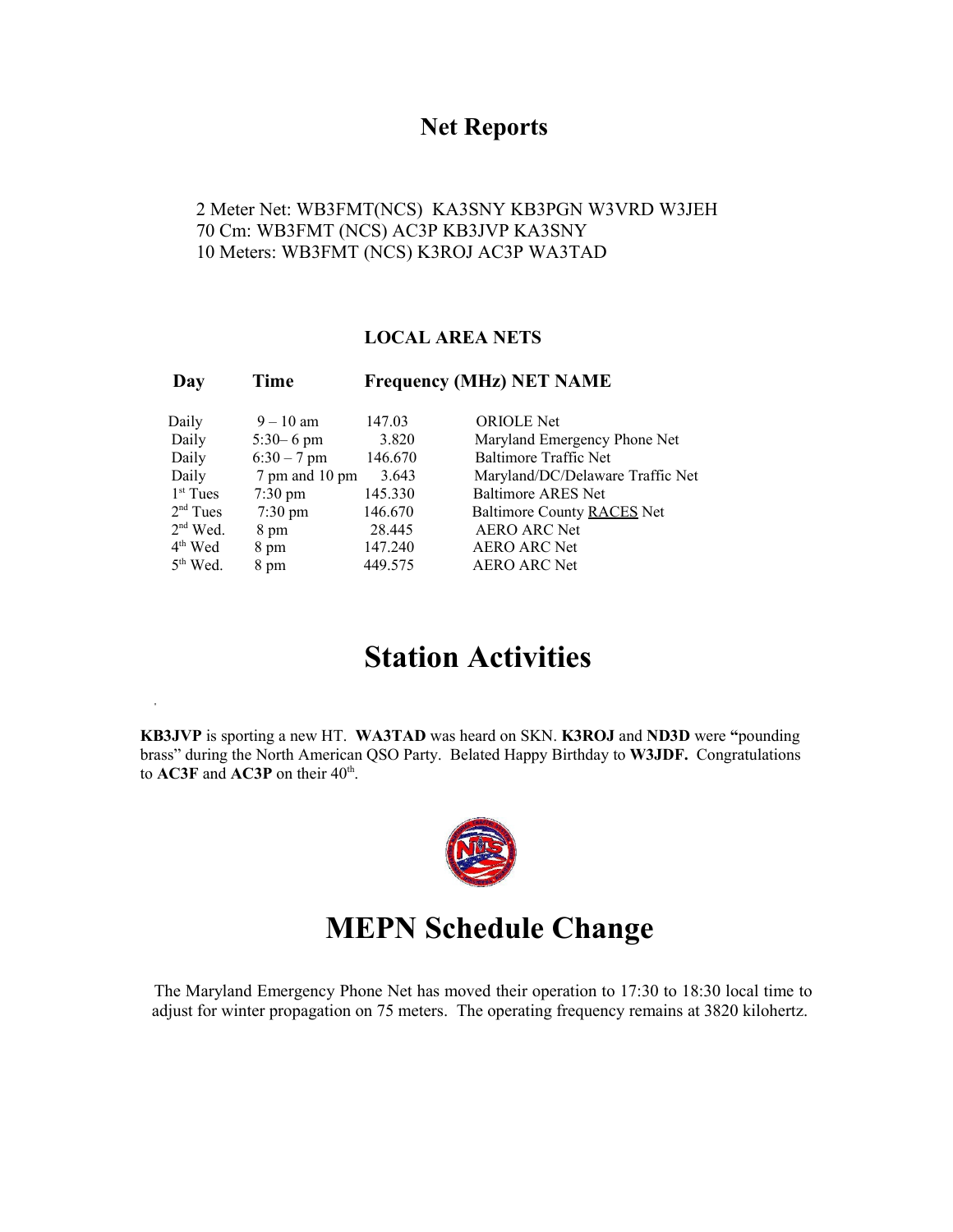## **Earthquake In Haiti** *Emergency Frequencies from ARRL*

On Tuesday, January 12 at 4:53 PM Haiti time (2153 UTC), a magnitude 7.0 earthquake hit 10 miles (15 kilometers) west of Port-au-Prince, the island nation's capital. Communications in and out of Haiti have been disrupted. The ARRL encourages US amateurs to be aware of the emergency operations on the following frequencies: 7.045 and 3.720 MHz (IARU Region 2 nets), 14.265, 7.265 and 3.977 MHz (SATERN nets), and 14.300 MHz (Intercontinental Assistance and Traffic Net); the International Radio Emergency Support Coalition (IRESC) is also active on EchoLink node 278173.

(These frequencies were returned to regular ham usage on January  $24<sup>th</sup>$ . -Ed.)

# **ARRL Elects First YL President**

The ARRL Board of Directors elected Kay Craigie, N3KN, at the first business meeting of 2010. Kay resides in Blacksburg, Va. and had been serving as ARRL Fisrt Vice President. She will assume office at the end of the Annual Board meeting.

Aero member may remember seeing and greeting Kay at the ARRL booth during the Greater Baltimore Hamboree over the years.

Congratulations to President Craigie and best wishes as she takes on her new responsibilities.

### **Dave Blanchard N3II SK**

Word has reached the Aerial that Dave Blanchard N3II passed away on January 20, 2010. Dave was a resident of Westminster and was a member of the Carroll County Amateur Radio Club. Dave was active on VHF and HF and could often be heard during the VHF contests, especially 6 meters.

Dave was retired from the Social Security Administration. He served as a navigator in the  $77<sup>th</sup>$ Bomb Squadron, USAF.

Dave is survived by his mother, Margaurite Blanchard, his wife, Deborah, son Donald, sisiters, Susan Sanatana, and Mary Berube.

Our sincere condolences go to the Blanchard family.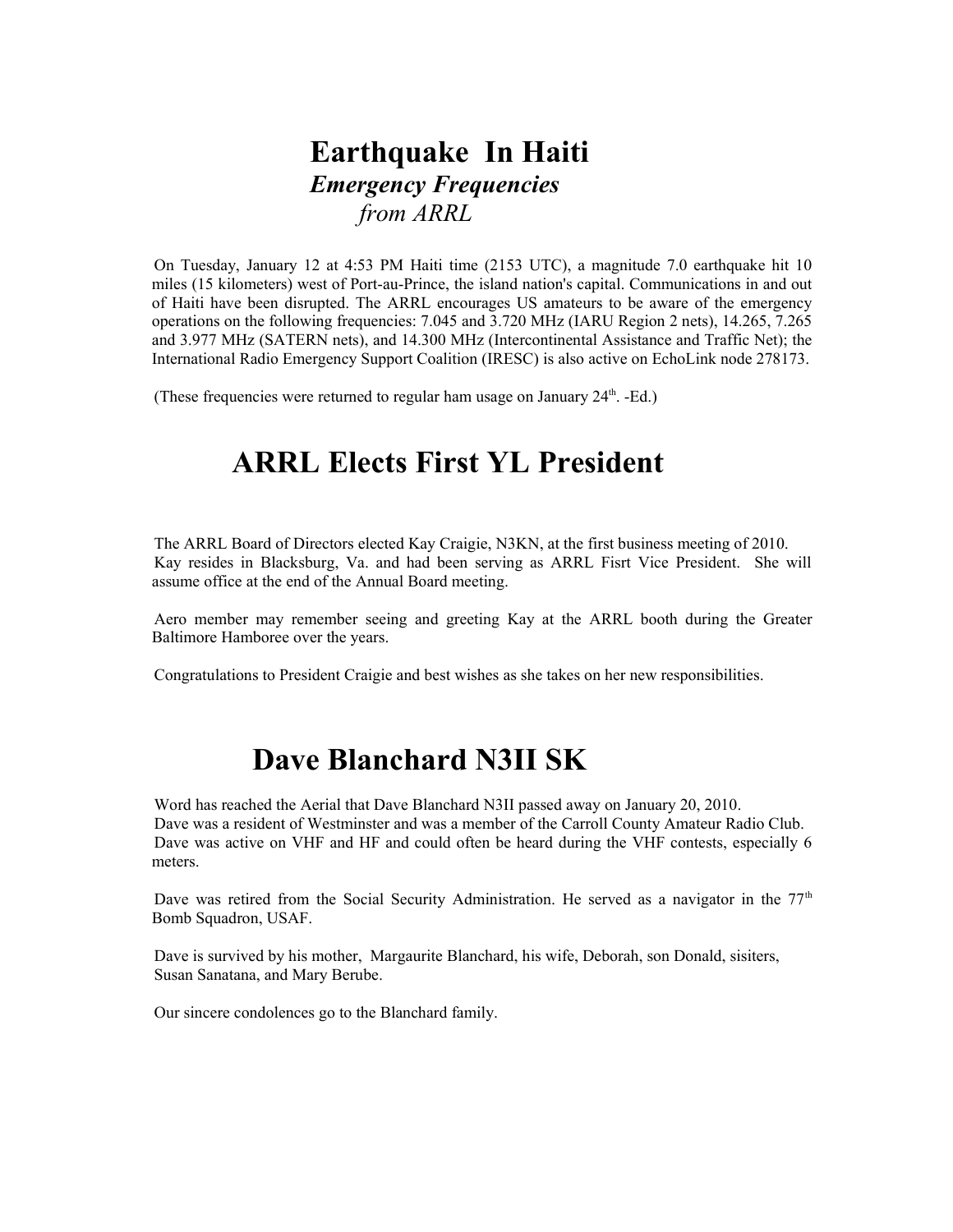# **The Art of The QSL**

In past issues of *The Aero Aerial* were articles on using the E-QSL service. Now would be a good opportunity to look at the art of QSLing using snailmail.

Once upon a time there was no E-QSL or LOTW. Back then a new Novice ham would see the mailbox full of offers from *The Little Print Shop, Raum Printing, Rusprint,* and many others with countless samples of their wares.

Some hams who could not afford to order custom cards might be fortunate enough to get free blank cards from their place of employment or a source that gave them out as public relations. Others who were not so lucky would often take a local or blank penny postcard and carefully print their information on them..





*B&ORR Employee Friendship Airport Freebie Custom Design*



For all of these amateurs the goal was the same, to fulfill the last part of a two-way conversation by sending a confirmation of the event and at the same time receive one as well.

In those days the only way to obtain operating awards such as Worked All States, Worked All Continents or DX Century Club was to send one's properly signed QSL cards to the ARRL for verification. The cards were trophies to be hung on the wall of every ham shack. Hamfests has QSL Contests, awarding prizes for the most original design.

Over the years, the cost of printing went up as well as the cost of stamps. It became expensive for the average ham to QSL 100 percent. The companies that printed them soon went out of business. But for those who wish to continue the time-honored tradition of sending physical QSL cards, all is not lost. There are a few companies on the internet showing countless samples of their products.

Here is a list:

<http://www.qslfactory.com/>

<http://www.cheapqsls.com/>

<http://www.qslman.com/cardthum.htm>

<http://www.quikcards.biz/>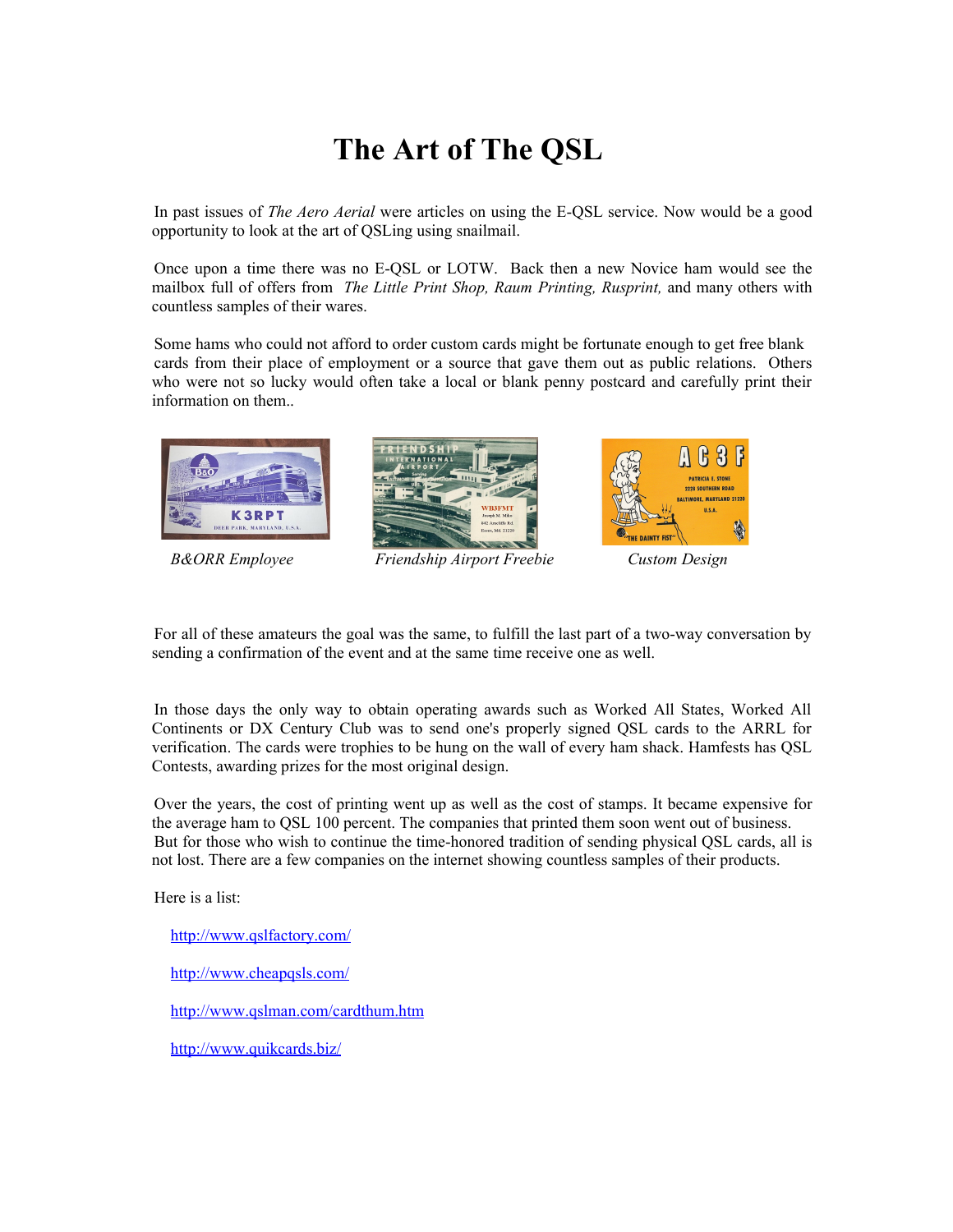The author in no way endorses these printers and when ordering anything over the "net" the buyer must beware.

Once one has the newly-pressed cards in hand and the on-the-air QSO is complete, their remains the task of filling out the card for the recipient.

There are varied forms used to contain the QSO data. Some cards have them on the front and others on the back. Whatever the format, the basic information is the same.

| TO RADIO CONFIRMING<br>QSO ON THE ______________ MTR BAND<br>$19AT$ . S.T.<br>RCVR:<br>ANT:<br><b>REMARKS</b> | AMATEUR RADIO<br>,,,,,,,,,,,,, |
|---------------------------------------------------------------------------------------------------------------|--------------------------------|
| PSE QSL, TNX<br>73                                                                                            |                                |

The card must contain the Call of the station contacted, the frequency or band of the contact, the mode of transmission used, the signal report you gave the other station,the date and time the QSO took place. Optional information about your equipment and additional remarks may be included. There may also be a note requesting a return QSL card or a thanks if you already received on. Your written signature is a must in order for the card to be validated for awards purposes.

Once the card is completed, of course it must be mailed. Although most cards are the size of a standard postcard and could be mailed as such, the author recommends mailing domestic cards in an envelope with standard letter postage. Doing this keeps the card in good condition for the recipient.

A good way to improve your chances of getting a return card is to include a self addressed stamped envelope with the card. This we defray mailing costs for the other operator.

Doing the above for DX stations is cost prohibitive. So using QSL bureaus is a less expensive option. There are separate bureaus. One for incoming QSLs, another for outgoing QSLs. Our going QSLs are general sent in bulk with a flat rate per number of QSLs being sent. The incoming bureaus are set up by call areas and the amatuer should have several self addressed stamped envelopes on file at the incoming bureau. Once the sufficient number of QSLs are received at the incoming bureau, the envelope will be mailed.

Complete information on the ARRL Outgoing QSL Bureau can be obtained at http://www.arrl.org/qsl/qslout.html...

Information regarding the 3rd Call Area QSL Bureau can be found at http://www.qsl.net/ncdxa/ncdxa\_third\_call\_area\_bureau\_revised.html.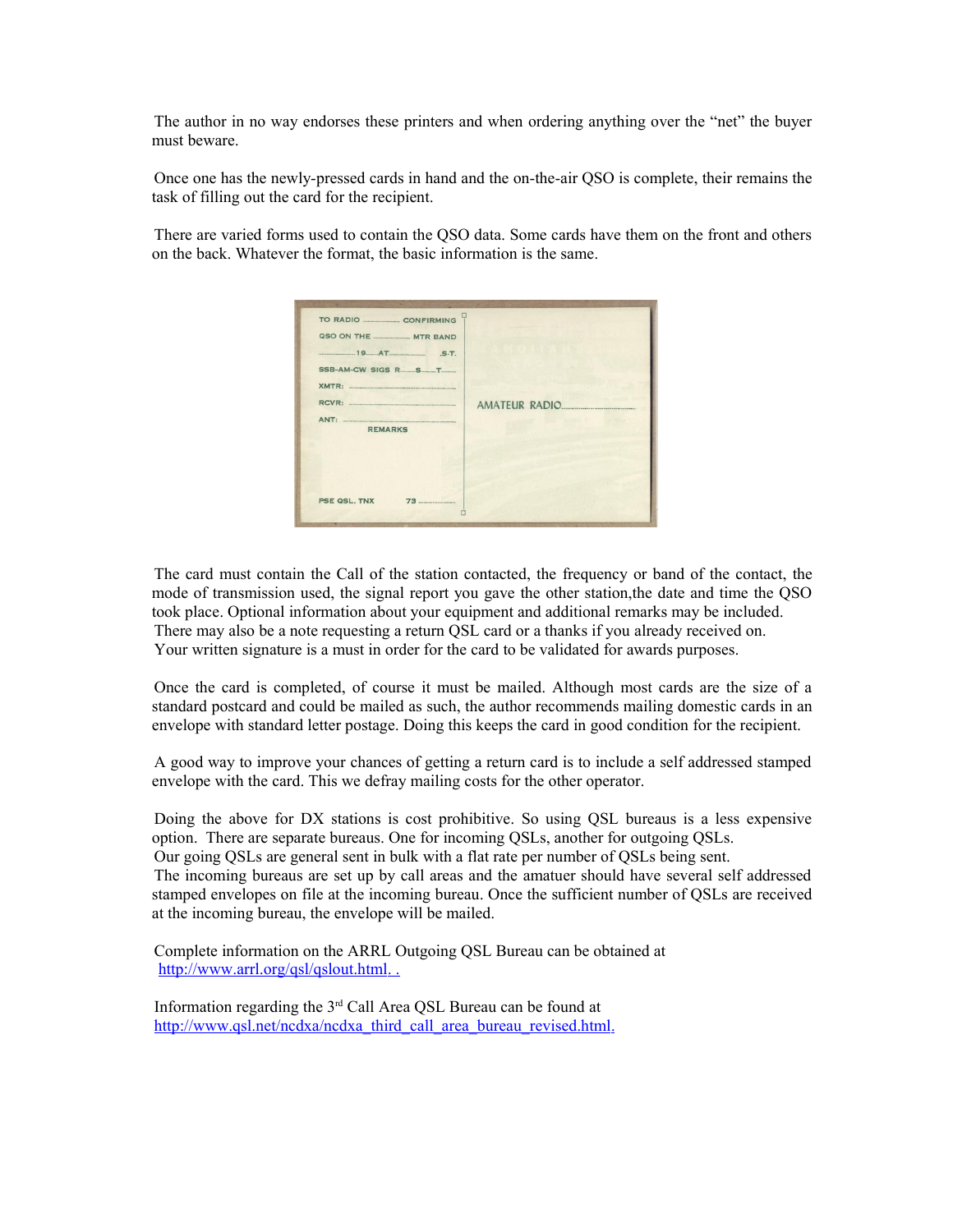

#### SKY Events for February 2010

February  $1<sup>st</sup>$  Orion the Hunter constellation is visible all night. The belt stars print to the brightest star in the sky Sirius.

- February 5<sup>th</sup> Last Quarter
- February 10-12<sup>th</sup> Mercury and Moon Eastern Sky 30 minutes before Sunrise.
- February 13<sup>th</sup> New Moon
- February  $16<sup>th</sup>$  Venus and Jupiter  $\frac{1}{2}$  degree apart 15 minutes after sunset. (A Full moon's width)
- February  $16/17<sup>th</sup>$  Vesta at Opposition, Look above Regulus the 1<sup>st</sup> magnitude star in constellation Leo, the asteroid is +6.1 mag. Can be seen with naked eye.
- February 21<sup>th</sup> First Quarter Moon

February 28<sup>nd</sup> Full Moon Snow Moon

### Planet Lookout

- Mercury Very low in dawn Sun
- Venus Low in the West after Sunset (very bright)
- Mars In the East after Sunset
- Jupiter- Low in the West at Sunset (very bright)
- Saturn- Rises in mid-evening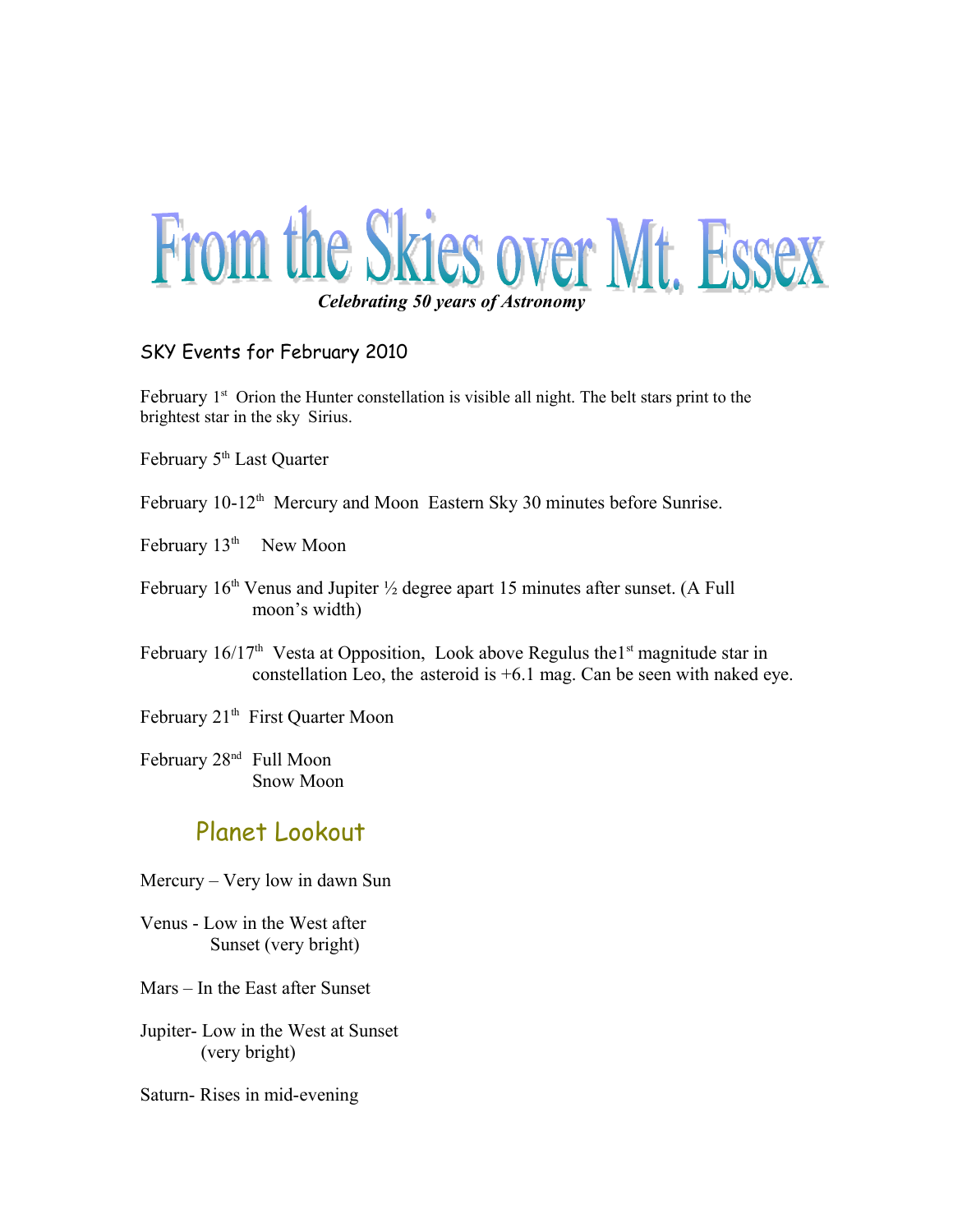### FAQ's Are you Sirius?

After locating the belt stars in the constellation Orion go to the lower left. You will find the brightest star (except for the Sun) in the sky. This star is -1.46 magnitude and is located 8.60 light years from the Earth. It is almost twice as bright as the next brightest star Canopus. A light year is 5.8 trillion miles or the time it take light to travel 1 Earth year. By comparison we are 8 minutes and 20 seconds from the Sun at the speed of light. Sirius is about 2 times as massive and 25 times brighter than the Sun.

The name Sirius comes from the Greeks meaning "glowing or scorcher". It was Sirius that the Egyptians based their calendar. It also was used to predict the annual flooding of the Nile. It is known as the Dog Star for being in the constellation of Canis Major (Big Dog).

If you remember the movie "Dog Day Afternoon" this also goes back to Sirius, because the ancients believed that the heat from Sirius combined with the Sun's heat produced a hot August and affected the dogs.

In the realm of space Sirius is just a star in the constellation Canis Major which is a hunting dog for Orion the Hunter.

**Joe Miko WB3FMT** 

## **2010 Aero VE Testing Schedule**

 **Where: White Marsh Library 8133 Sandpiper Circle Time: 1 p.m. Dates: January 30 March 20 May 29 September 25 November 20**

 **Fee: \$15 (ARRL VEC) Contact: Patricia Stone AC3F Phone: 410-687-7209 email: ac3f@juno.com walk-ins welcome** 

**See our Website:http://www.aeroarc.us/vetesting.html**